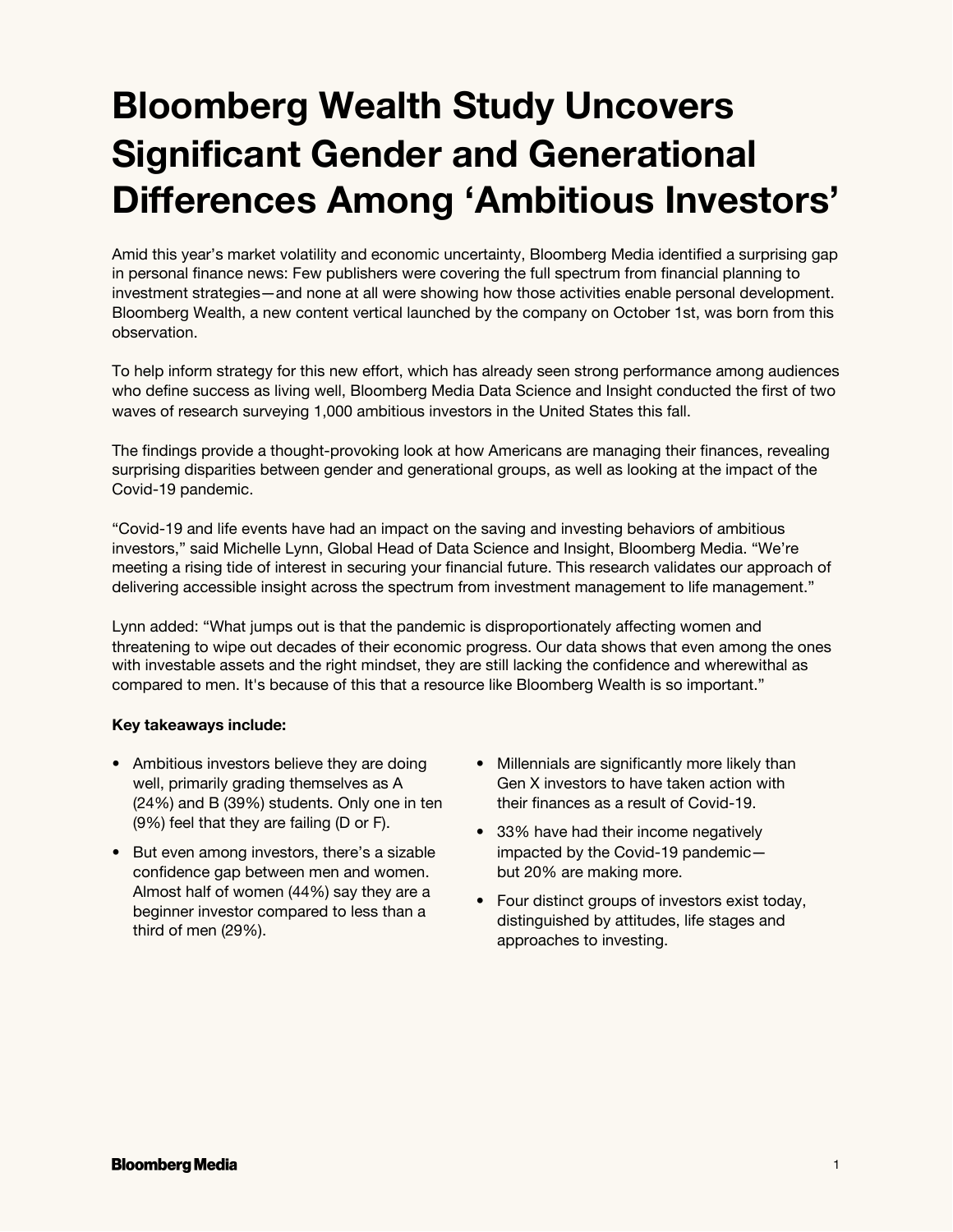# **Findings**

## **Investor Profile**

The Bloomberg Wealth Study was fielded in August-September, 2020 among people who self-identified as curious, open-minded and tending to take the lead in decision-making. The sample included a mix of self-directed investors and those who work with a financial adviser, as well as a mix of gender and age (between 25 to 54). Respondents had at least \$25k in investable assets, not including real estate or 401k.

Today's ambitious investors believe they are doing well. They view money as a way to fulfill immediate desires, but also as a way to live well in years to come. The majority seek to balance time spent earning with time spent on personal activities.



**Investors rate themselves as primarily A and B students in investing.** About one quarter of investors (24%) give themselves an A in terms of how much they are saving right now with 39% giving themselves a B and 28% giving themselves a C. Only one in ten (9%) feel that they are failing (D or F).

**Financial goals are intertwined with lifestyle aspirations.** Contrasting goals produce contrasting outcomes, from why they invest to how many hours they work.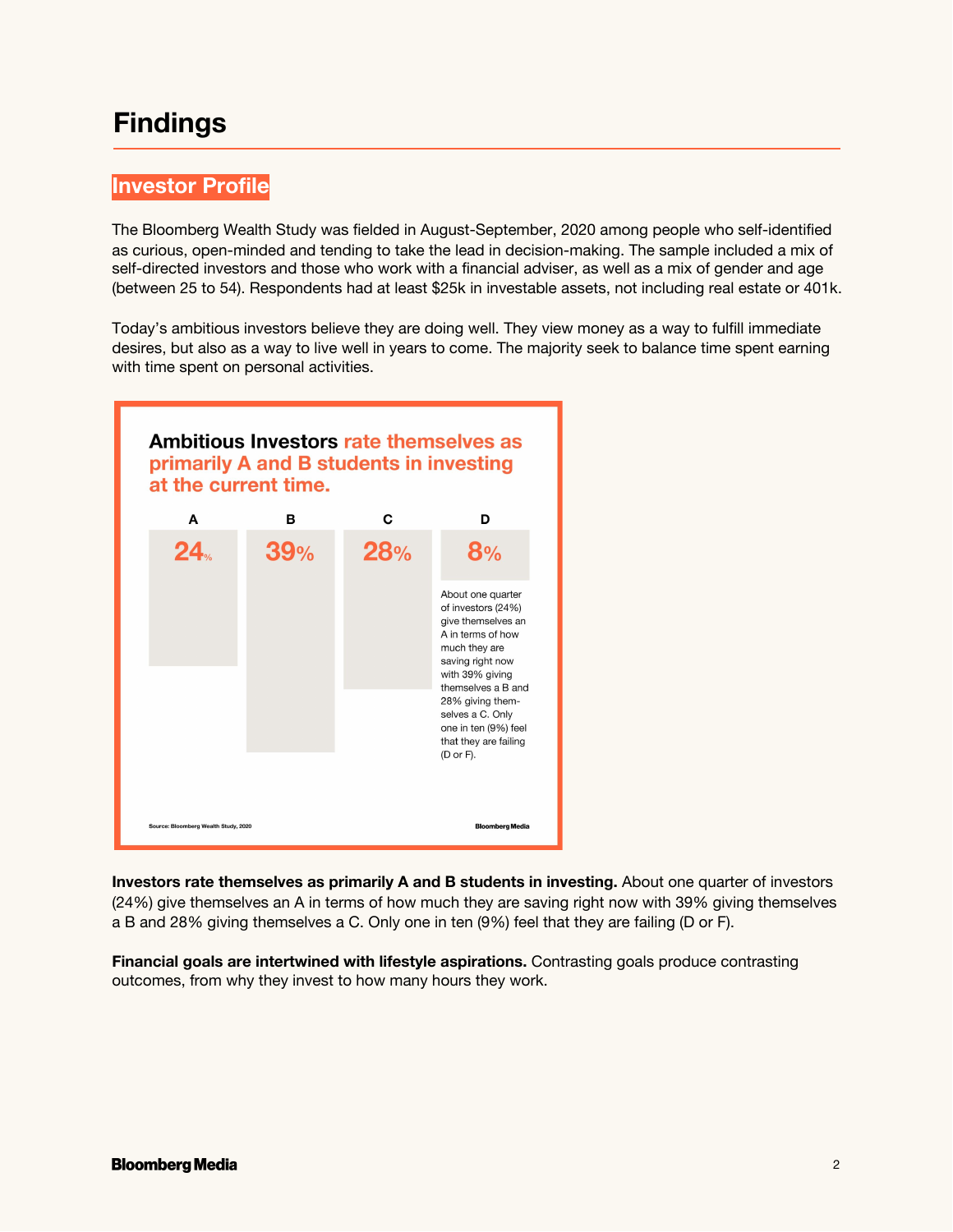## **Why they invest**

- The majority invest for their retirement (68%), almost half (47%) are investing to build savings in case of job loss while 42% just want the additional income.
- But Investors who have advisers, as well as those who consider themselves experts, are more likely to be seeking to generate additional income.

## **Work-life balance**

- The majority (60%) want to strike a balance between working enough for the income they need and having time to do other things.
- But almost a quarter (24%) are constantly striving to make more money, no matter how many hours they need to work.

#### **What they spend it on**

- Almost four in ten (39%) like to have money to spend on fun activities such as travel, hobbies while almost a third (31%) say money helps them invest in the future.
- But more investors like to have time to spend with family and friends than to have time to pursue their own interests such as travel, hobbies (39% vs. 31%)

## **They seek out guidance from different sources for planning on one hand, and investing on the other.**

They are influenced most by the people they are closest to. For decisions on *budgeting and financial planning*, they trust family and friends (60%) and their financial advisors (58%). When it comes to *specifically what to invest in*, they seek guidance from financial advisors (59%) and family and friends (55%).

**And they trust Bloomberg.** 55.7% rely on our content for financial planning and investing. These respondents are more confident than those who don't, and skew younger (57% Millennial vs 42% Gen X). And they are more likely than other respondents to:

- Have a financial advisor (57%)
- Say they are open to new ideas and experiences (63.4%)
- Tend to take the lead in decision-making (53%)
- Usually be one of the first among their friends to try new technology (45%)

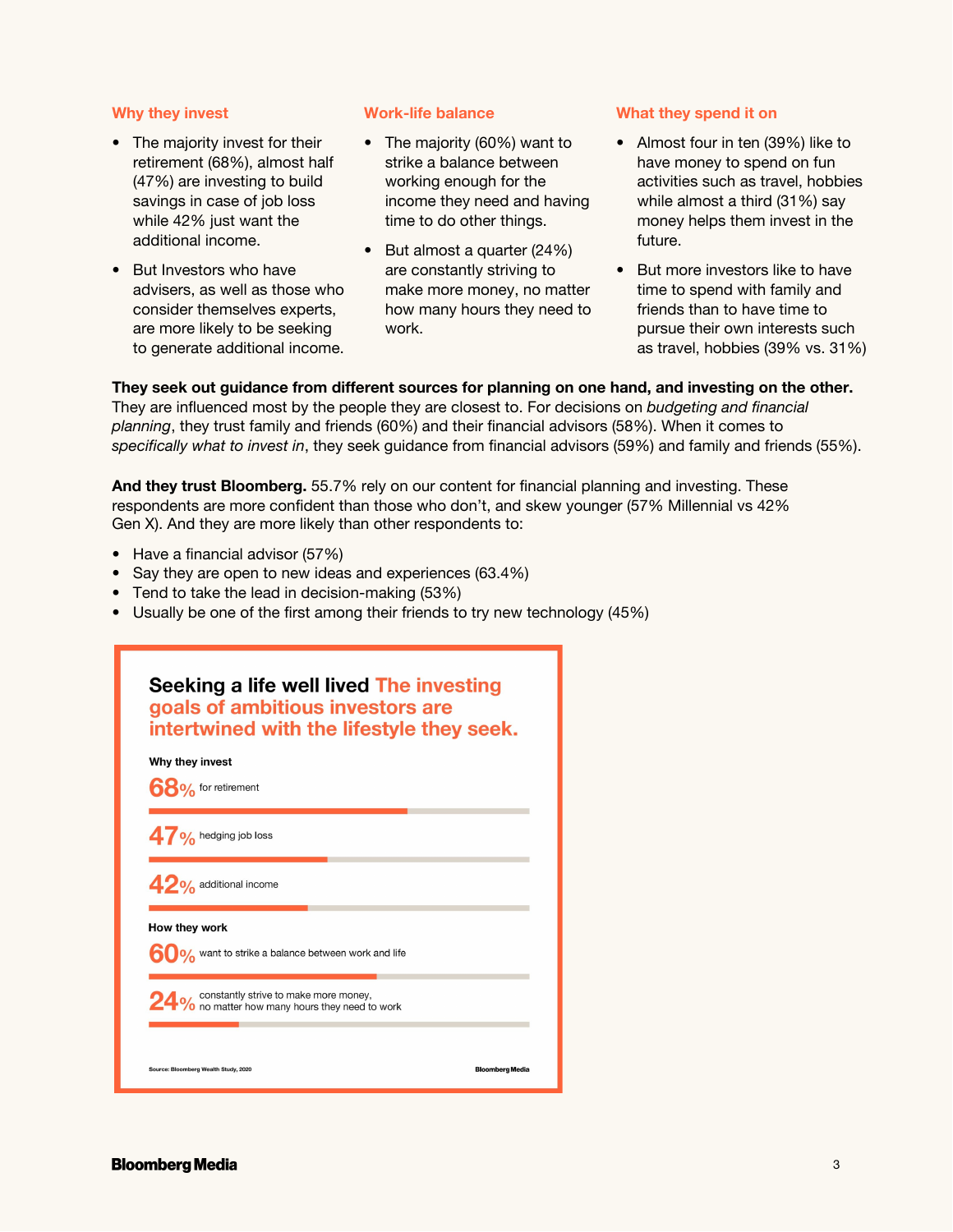# **The Gender Gap**

Across several measures, there is a significant gap between women and men. For example, they have been impacted more by Covid-19 than men—and they have also taken fewer actions as a result of Covid-19, although money appears to have less impact on their family choices than it does for men.

Even among investors, men are much more confident about their ability to make the most of their savings and investing options at their disposal (89% confident vs. 71% for women). This confidence is carried through to all personal finance topics and investment decisions.

A growing gender gap? Women have been impacted more by Covid-19 than men - and they have also taken fewer actions as a result of Covid-19.

|                                                        | Women | Men                    |
|--------------------------------------------------------|-------|------------------------|
| Average investable assets                              | 300ĸ  | 99ĸ                    |
| Have a financial advisor                               | 41%   | 54%                    |
| Making less due to Covid-19                            | 36%   | 29%                    |
| Have not taken any financial<br>action due to Covid-19 | 43%   | 35%                    |
| Grades self an A on<br>how much they save              | 19%   | 29%                    |
| Grades self a D or F on<br>how much they save          | 13%   | 6%                     |
| Source: Bloomberg Wealth Study, 2020                   |       | <b>Bloomberg Media</b> |

|                                                | Women      | <b>Men</b> |
|------------------------------------------------|------------|------------|
| <b>Attitudes</b>                               |            |            |
| Grades self A on how much they save            | 19%        | 29%        |
| Grades self D or F on how much they save       | 13%        | 6%         |
| Identifies as an expert investor               | 5%         | 14%        |
| Identifies as a beginner investor              | 44%        | 29%        |
| Strive for balance between work and life       | <b>66%</b> | <b>54%</b> |
| Strive to make more money, no matter the hours | 20%        | <b>29%</b> |
| <b>Assets and advice</b>                       |            |            |
| Average investable assets                      | \$300K     | \$399K     |
| Have a financial advisor                       | 41%        | 54%        |
| Average trades per year                        | 6          | 10         |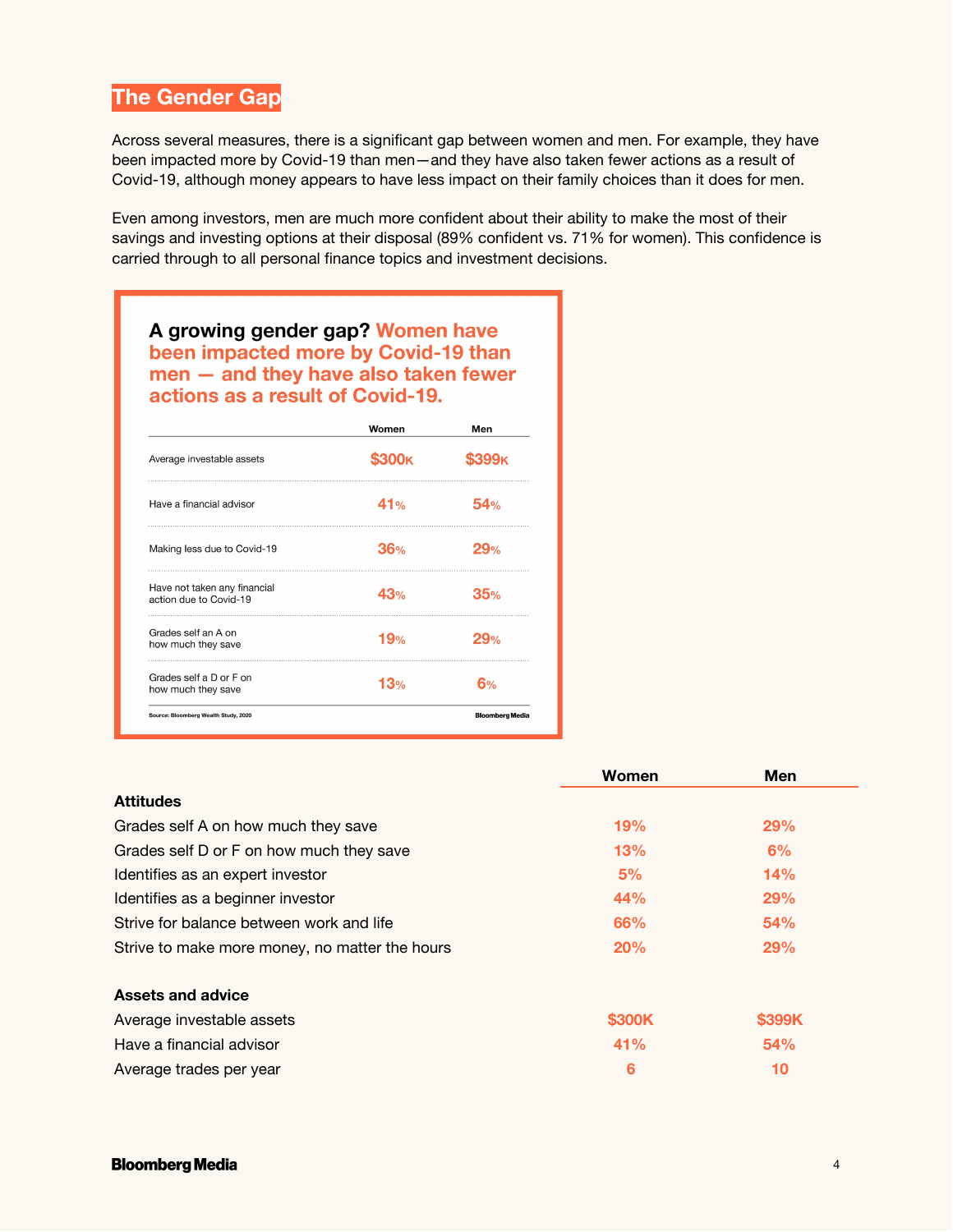|                                                     | Women | <b>Men</b> |
|-----------------------------------------------------|-------|------------|
| Impacts and actions                                 |       |            |
| Making less due to Covid-19                         | 36%   | 29%        |
| Have not taken any financial action due to Covid-19 | 43%   | 35%        |
| Delayed having children due to cost                 | 16%   | 26%        |
| Stayed married or delayed divorce due to cost       | 12%   | 21%        |
| Investing for retirement                            | 72%   | 65%        |
| Investing for additional income                     | 36%   | 48%        |

## **Generational Differences**

Millennial investors express more confidence than Gen X investors across a range of financial behaviors. For example, more Millennials (33%) are *very confident* in their ability to make the most of their savings and investing options at their disposal than Gen X (24%). They are more confident in making decisions with many types of investments, and more likely to rely on external sources—except when it comes to financial advisors; both generations rely equally on their guidance.

Even though both generations (Millennials and Gen X) give themselves similar grades in terms of their current savings and in terms of their level of expertise in investing, they have different attitudes and goals worth noting and have been impacted differently by the current pandemic.

## **Gen X and Millennials have diverging** goals and have been impacted differently by the current pandemic.

|                                                        | Gen X | <b>Millennials</b>     |
|--------------------------------------------------------|-------|------------------------|
| Strive for balance between<br>work and life            | 64%   | 56%                    |
| Strive to make more money,<br>no matter the hours      | 21%   | 28%                    |
| Making more due to Covid-19                            | 15%   | 25%                    |
| Have not taken any financial action<br>due to Covid-19 | 50%   | $O_{0/2}$              |
| Investing for retirement                               | 77%   | 59%                    |
| Investing for additional income                        | 240/  |                        |
| Source: Bloomberg Wealth Study, 2020                   |       | <b>Bloomberg Media</b> |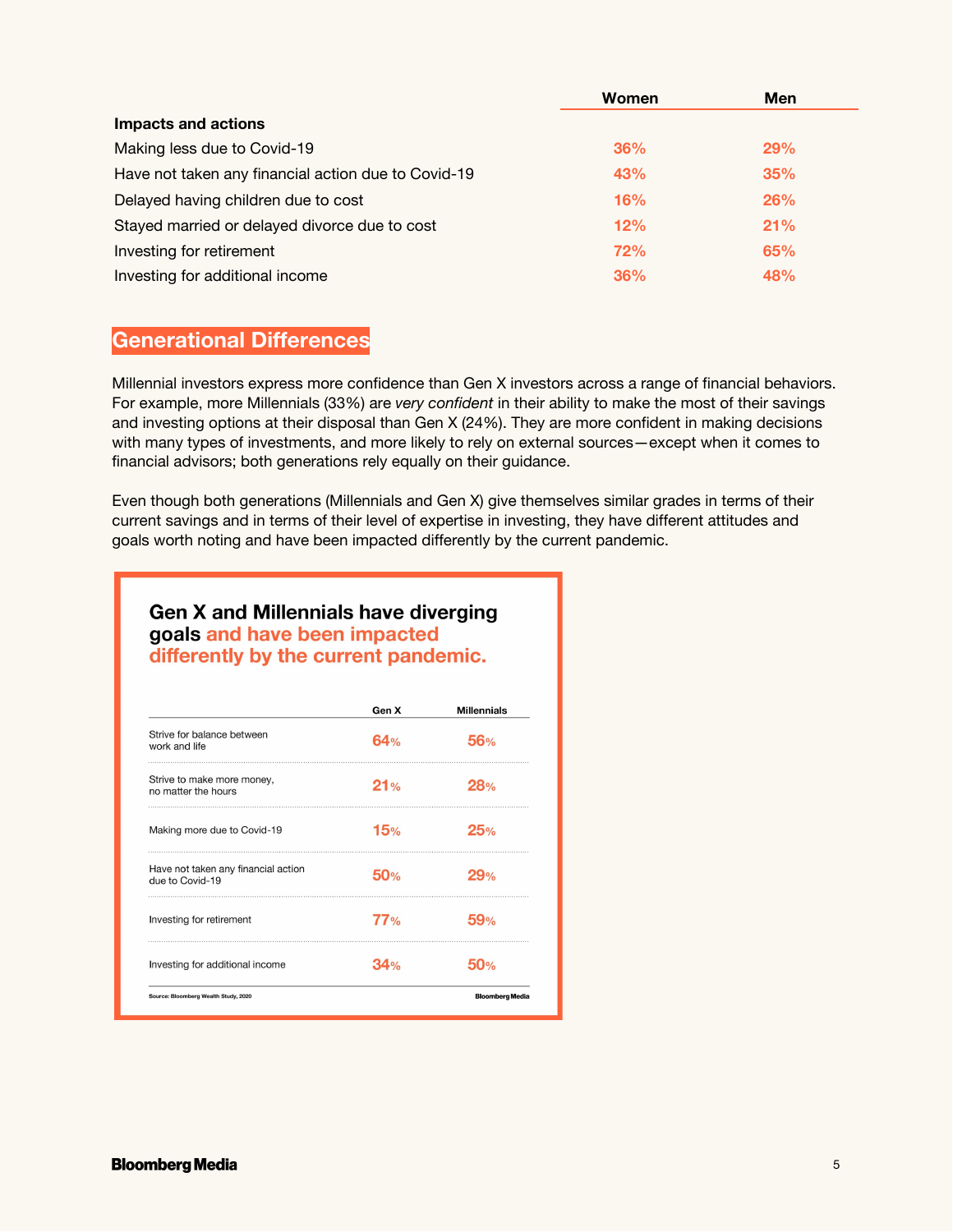|                                                                  | Gen X      | <b>Millennial</b> |
|------------------------------------------------------------------|------------|-------------------|
| <b>Attitudes</b>                                                 |            |                   |
| Strive for balance between work and life                         | <b>64%</b> | <b>56%</b>        |
| Strive to make more money, no matter the hours                   | 21%        | <b>28%</b>        |
| Consider status important part of how money fits into their life | 13%        | 18%               |
| <b>Investing activity</b>                                        |            |                   |
| Years investing                                                  | 11         | 5                 |
| Average trades per year                                          | 7          | 9                 |
| Invest in mutual funds                                           | 49%        | 40%               |
| Invest in ETFs                                                   | 19%        | 26%               |
| <b>Impacts and actions</b>                                       |            |                   |
| Making more due to Covid-19                                      | 15%        | 25%               |
| Have not taken any financial action due to Covid-19              | 50%        | 29%               |
| Delayed having children due to cost                              | 12%        | 31%               |
| Stayed married or delayed divorce due to cost                    | 13%        | 22%               |
| Investing for retirement                                         | <b>77%</b> | 59%               |
| Investing for additional income                                  | 34%        | 50%               |

Millennial investors are more interested in getting some advice or help on:

- Investing (54% vs. 42%)
- Saving (43% vs. 33%)
- Managing debt (25% vs. 18%)
- Managing current expenses (22% vs. 14%)

Gen X on the other hand are more interested in retirement planning (45% vs. 38%).

# **Impact of Covid-19 and Life Events**

The impact of Covid-19 is mixed. A third of investors (33%) have seen their income contract, but about a fifth (20%) are making more money than they did before the pandemic. Significant numbers have taken action in their financial life as a result of the pandemic—but most do not expect a major life event to occur in the coming year.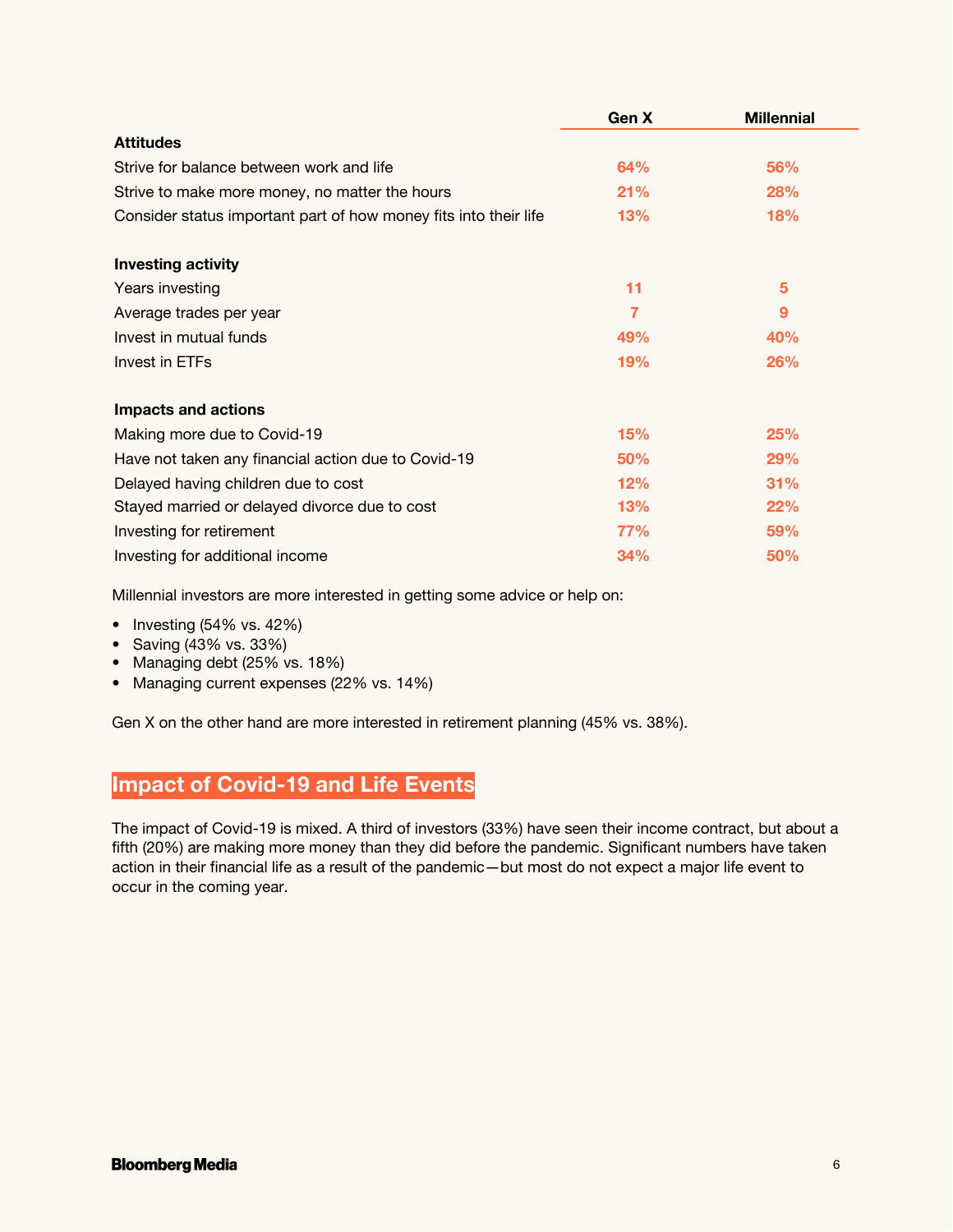

**Emerging patterns:** Investors overall have actively responded to the ongoing global public health crisis and economic volatility, making changes along three complementary vectors:

## **Personal finance**

- 42% are saving more
- 30% are paying down debt

#### **Investing**

- 24% are investing more in most investment types, notably individual stocks (24%), mutual funds (18%), ETFs and money markets (17%)
- 23% are making changes to their investment portfolio

## **Living**

- Over a fifth of investors invested in their home by conducting home repairs or improvements
- Another fifth (21%) decided intentionally to stay where they live
- 15% considered moving, and 17% think they'll move in the coming year—but just 4% of investors actually moved during this time

**Work and family life:** While most investors (54%) don't anticipate a major life event in the next 12 months, many are making life decisions that have significant financial impacts at the current time:

#### **Career decisions on hold?**

- The overwhelming majority of investors are working (91%)
- Among those, three in ten (31%) have postponed a job search because their current job feels secure, while only 16% anticipate changing jobs in the next year

## **A chilling effect on births, marriages and divorce**

- Thinking about the cost of having children. about one fifth of investors have delayed or are delaying having children or even planning on not having any children due to the cost of raising them
- One in ten of those who are not married decided not to get married due to tax implications
- As many as 17% of investors who are married or divorced say that they postponed a divorce because of the cost